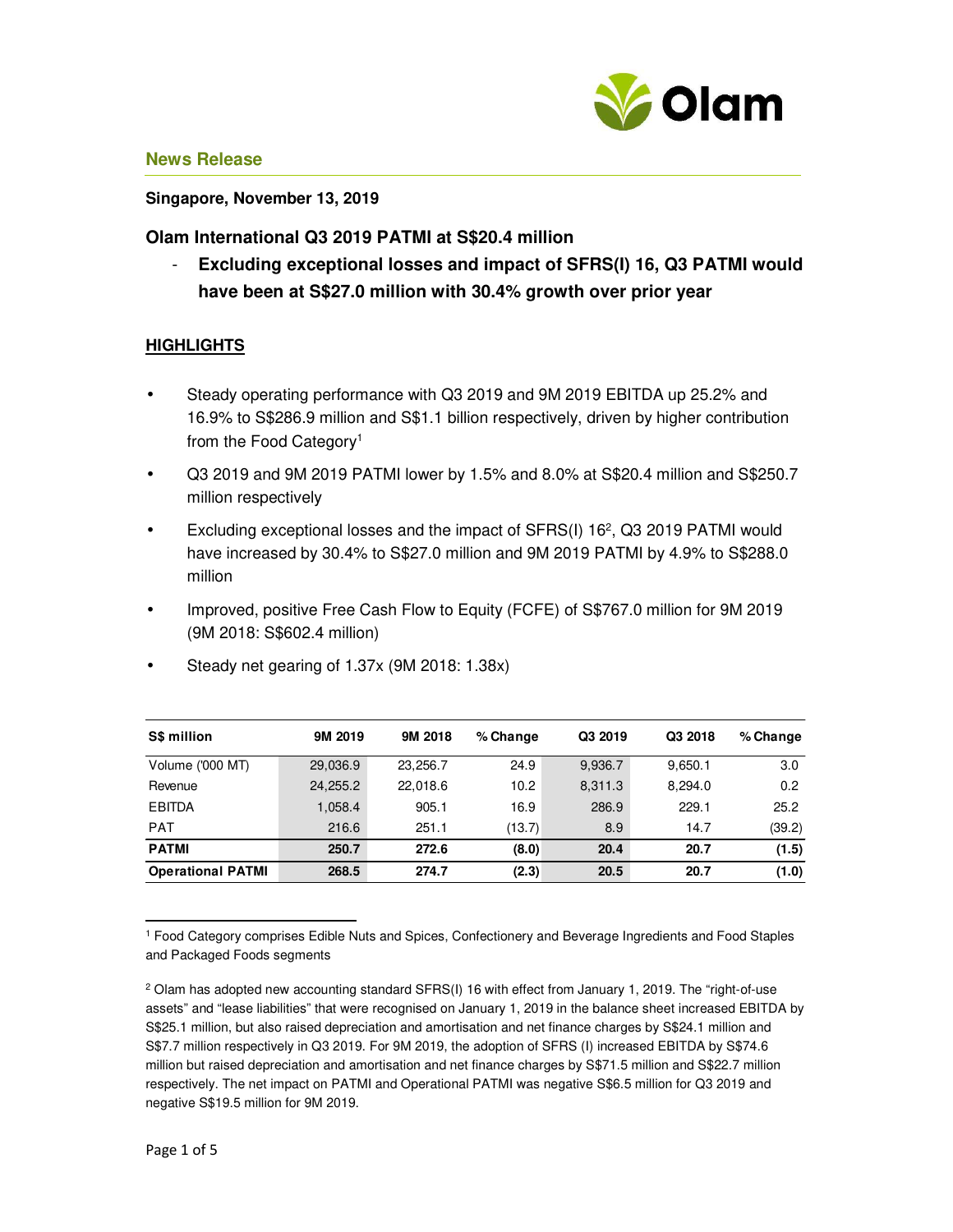

**Singapore, November 13, 2019**

## **MANAGEMENT COMMENTS**

## **Co-Founder & Group CEO Sunny Verghese said:**

"In Q3 2019 we delivered another steady set of operational results with all Food Category segments performing better than last year amid continued market volatility.

"As we celebrate our  $30<sup>th</sup>$  anniversary, from a strategic standpoint, we are building on our strong foundations from a leading food and agri-business to a more value-added ingredients business. By leveraging sustainability and digital as key enablers, we will help customers meet key consumer trends shaping our sector, thereby creating profitable and sustainable value for all stakeholders."

### **Executive Director and Group COO, A. Shekhar said:**

"We maintained a robust balance sheet in 9M 2019, optimising working capital to deliver stronger free cash flows. Our disciplined efforts in proactively managing our capital structure position us well for the rest of 2019 as we approach the peak procurement season for several of our leading commodities and for high-growth strategic investments.

"We further reinforced our core purpose of 'Re-imagining Global Agriculture and Food Systems', with an innovative US\$525 million sustainability loan tied to achieving specific key performance indicators that are aligned with our three purpose outcomes of Prosperous Farmers and Food Systems, Thriving Communities, and Regeneration of the Living World."

### **FINANCIAL RESULTS**

### **Q3 2019**

- EBITDA (Earnings Before Interest, Tax, Depreciation, and Amortisation) grew by 25.2% to S\$286.9 million (Q3 2018: S\$229.1 million) primarily on higher contribution from the Food Category.
- PATMI (Profit After Tax and Minority Interest) declined 1.5% year-on-year (YoY) to S\$20.4 million (Q3 2018: S\$20.7 million) as EBITDA growth was offset by higher net finance costs, depreciation and amortisation arising from the adoption of SFRS(I) 16. Excluding the impact of SFRS(I) 16, PATMI would have been 30.0% higher at S\$26.9 million.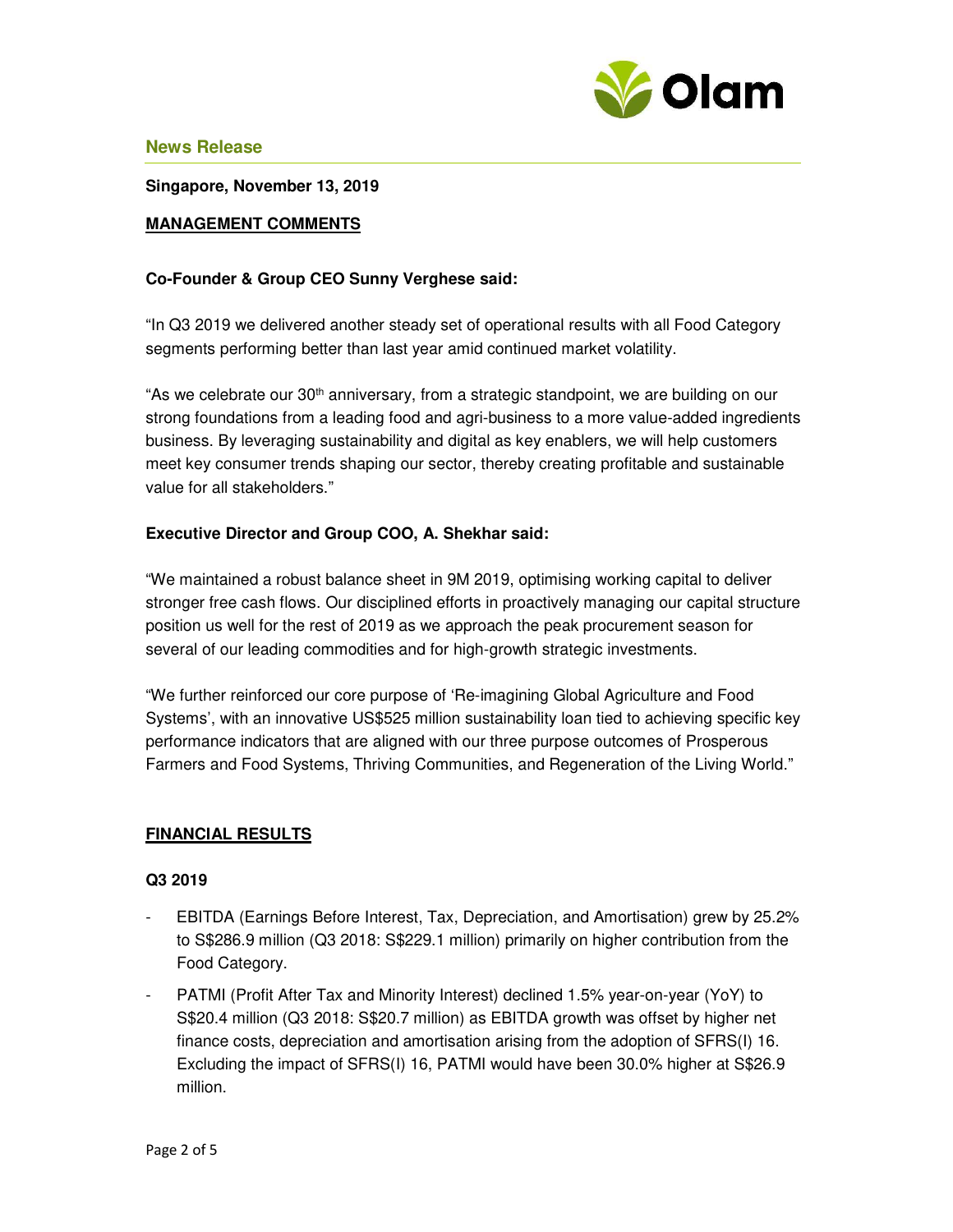

#### **Singapore, November 13, 2019**

- Operational PATMI, which excludes exceptional items, was 1.0% lower YoY at S\$20.5 million (Q3 2018: S\$20.7 million). Excluding the impact of SFRS(I) 16, Operational PATMI would have been 30.4% higher at S\$27.0 million.

#### **9M 2019**

- EBITDA grew 16.9% to S\$1.1 billion (9M 2018: S\$905.1 million) on higher contribution from the Food Category and Commodity Financial Services.
- PATMI declined 8.0% YoY to S\$250.7 million (9M 2018: S\$272.6 million) as EBITDA growth was offset by higher net finance costs, depreciation and amortisation, and exceptional losses. Excluding the impact of SFRS(I) 16, PATMI would have been marginally lower YoY at S\$270.2 million.
- Operational PATMI was lower by 2.3% YoY at S\$268.5 million (9M 2018: S\$274.7 million). Excluding the impact of SFRS(I) 16, Operational PATMI would have increased by 4.9% to S\$288.0 million.

## **Cash flow and gearing**

- Generated improved Free Cash Flow to Equity of S\$767.0 million (9M 2018: S\$602.4 million) on higher operating cash flow and lower deployment of working capital.
- Net gearing as at September 30, 2019 remained steady at 1.37 times (9M 2018: 1.38 times) on lower net debt arising from the reduction in working capital.

# **9M 2019 SEGMENTAL PERFORMANCE**

### **Edible Nuts and Spices**

- Revenue increased 2.6% to S\$3.2 billion on growth in both Edible Nuts and Spices businesses.
- EBITDA was 12.4% higher at S\$311.3 million on improved contribution from almonds and Spices offset by lower contribution from peanut and hazelnut businesses.

### **Confectionery and Beverage Ingredients**

- Revenue declined 7.3% to S\$4.8 billion on lower coffee prices and lower Cocoa volumes.
- EBITDA rose 22.6% to S\$341.8 million with continued improvement in margins in the Cocoa business for both supply chain and processing operations.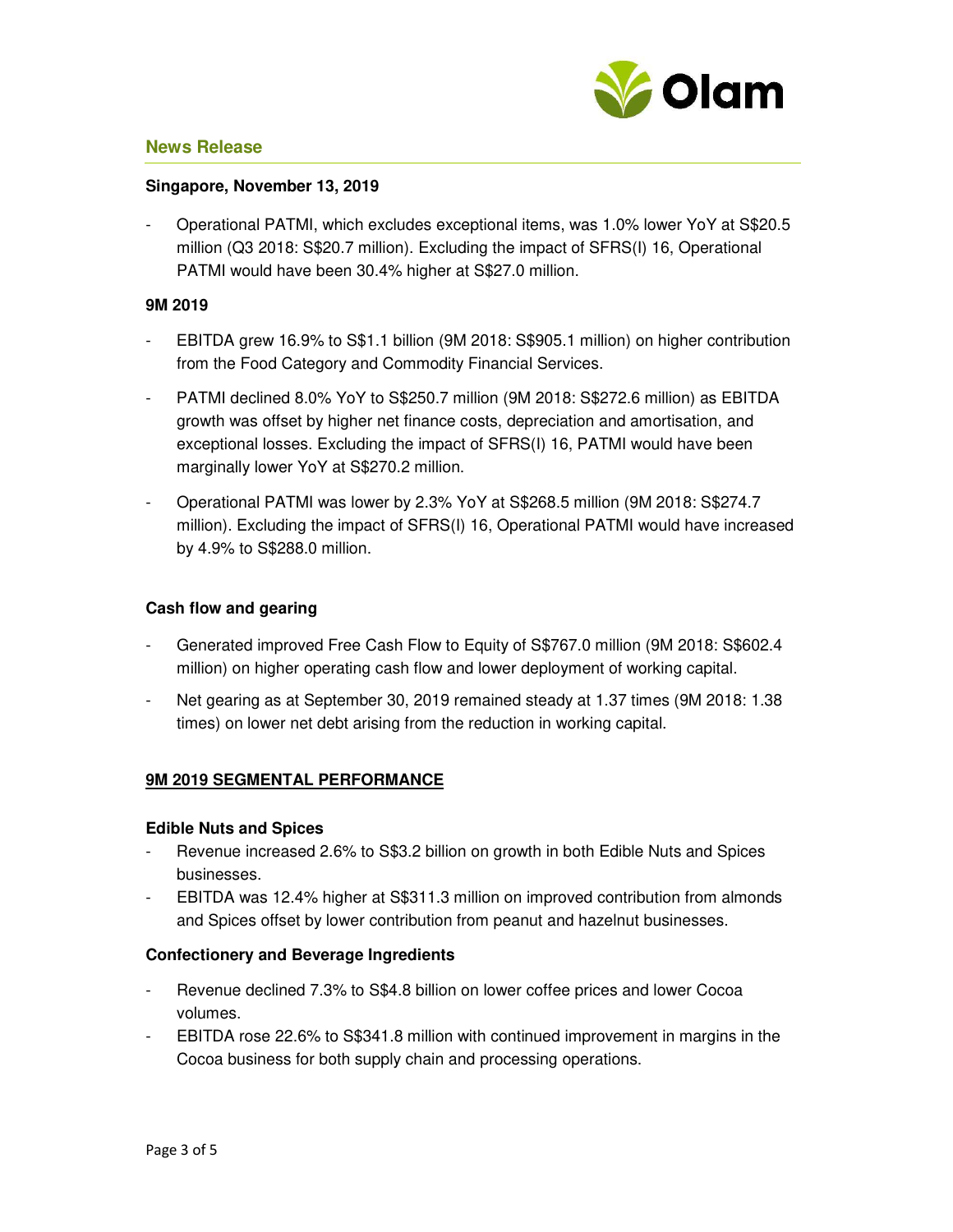

#### **Singapore, November 13, 2019**

#### **Food Staples and Packaged Foods**

- Revenue rose 23.8% to S\$12.7 billion mainly driven by growth in Grains trading volumes.
- EBITDA grew 9.3% to S\$271.8 million, led mainly by the Grains and Animal Feed business and improved contribution from Packaged Foods and the Edible Oil supply businesses, partly offset by reduced contribution from Rice and Sugar.

#### **Industrial Raw Materials, Infrastructure and Logistics**

- Revenue was up 2.7% to S\$3.5 billion mainly due to higher Cotton sales volumes.
- EBITDA declined 12.0% to S\$116.5 million on lower contribution from Cotton, which offset improved contribution from GSEZ and Wood Products.

#### **Commodity Financial Services**

The segment reported an EBITDA of S\$17.0 million, reversing a S\$31.9 million loss in 9M 2018.

## **OUTLOOK**

Even as political and economic uncertainties continue to affect global trading conditions for the rest of the year, Olam believes its diversified and well-balanced portfolio provides a resilient platform to navigate the challenges in both the global economy and commodity markets.

Olam continues to execute on the four strategic pathways for growth as set out in the 2019- 2024 Strategic Plan. It will strengthen, streamline and focus its business portfolio, drive margin improvement by enhancing cost and capital efficiency, generate additional revenue streams by offering differentiated products and services, and explore partnerships and investments in select new engines for growth.

Olam is continually reviewing options for divesting and/or restructuring various assets and businesses in line with the Strategic Plan, some of which may be concluded in this financial year. The outcome and financial impact of such decisions (viz. one-off exit costs, gains/losses on sale and/or potential impairment of these assets/businesses) remains uncertain at this stage and are subject to multiple factors outside its control. Olam will make appropriate disclosures as and when there are material developments in this regard.